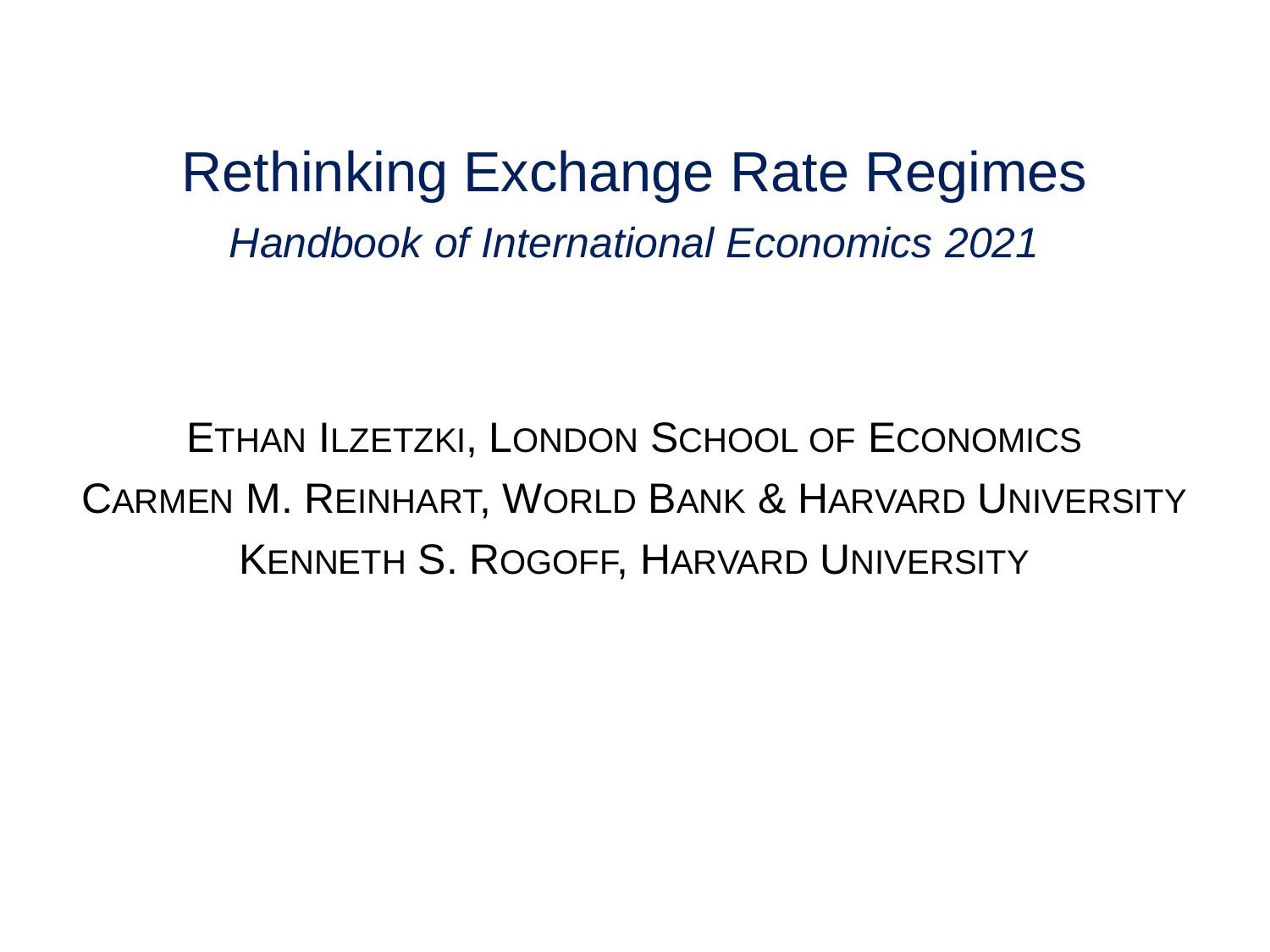## Exchange Rate Regimes

Long historical debate: How to arrange the international system of currencies.

19th Century:

- Gold vs. bimetallism
- The Gold-pound standard vs. the Latin Monetary Union 20<sup>th</sup> Century:
- Bretton Woods, Euro, fixed exchange rates (Keynes, Nurske, Mundell)
- Flexible exchange rate "non-system" (Friedman, Johnson)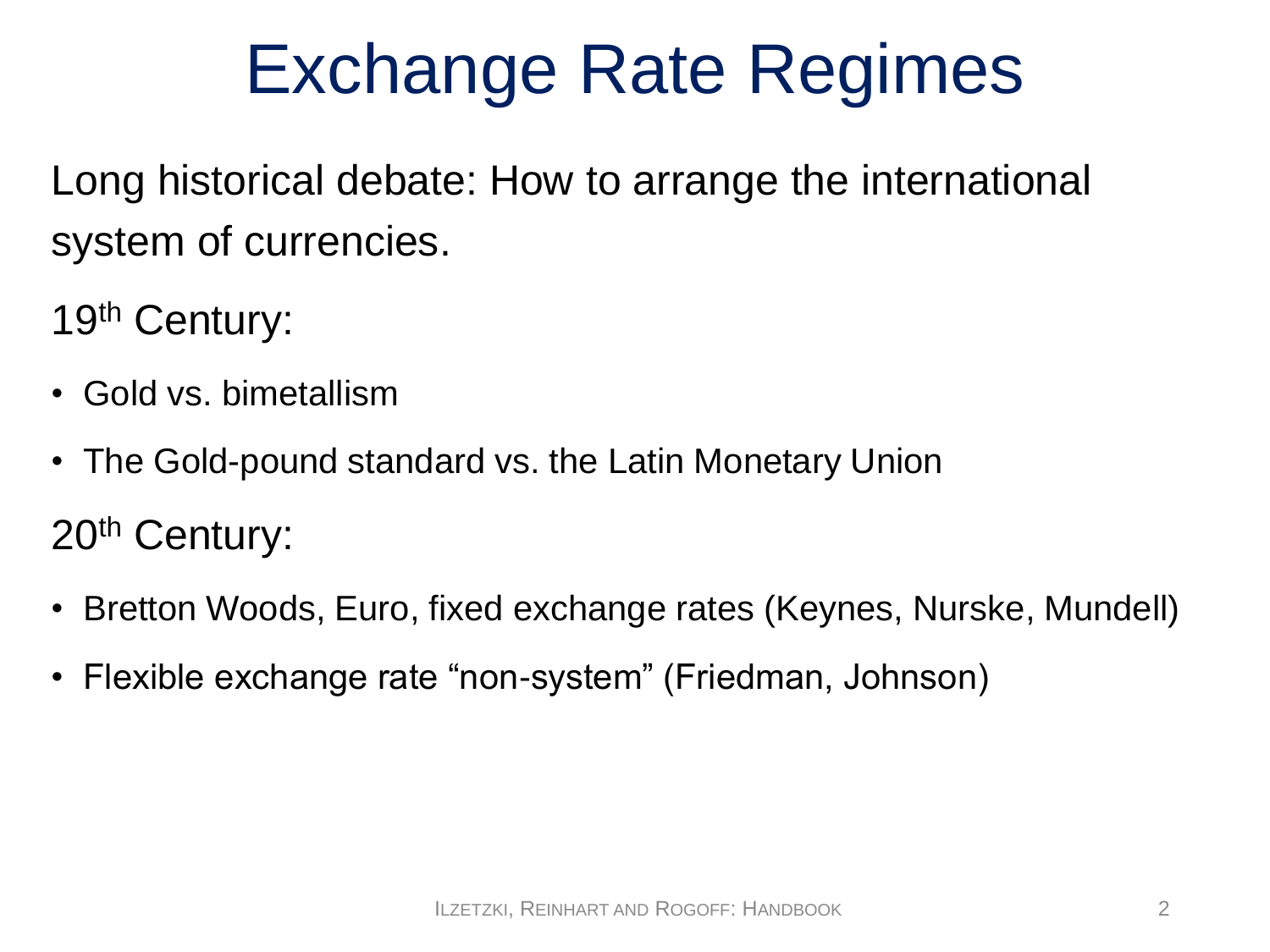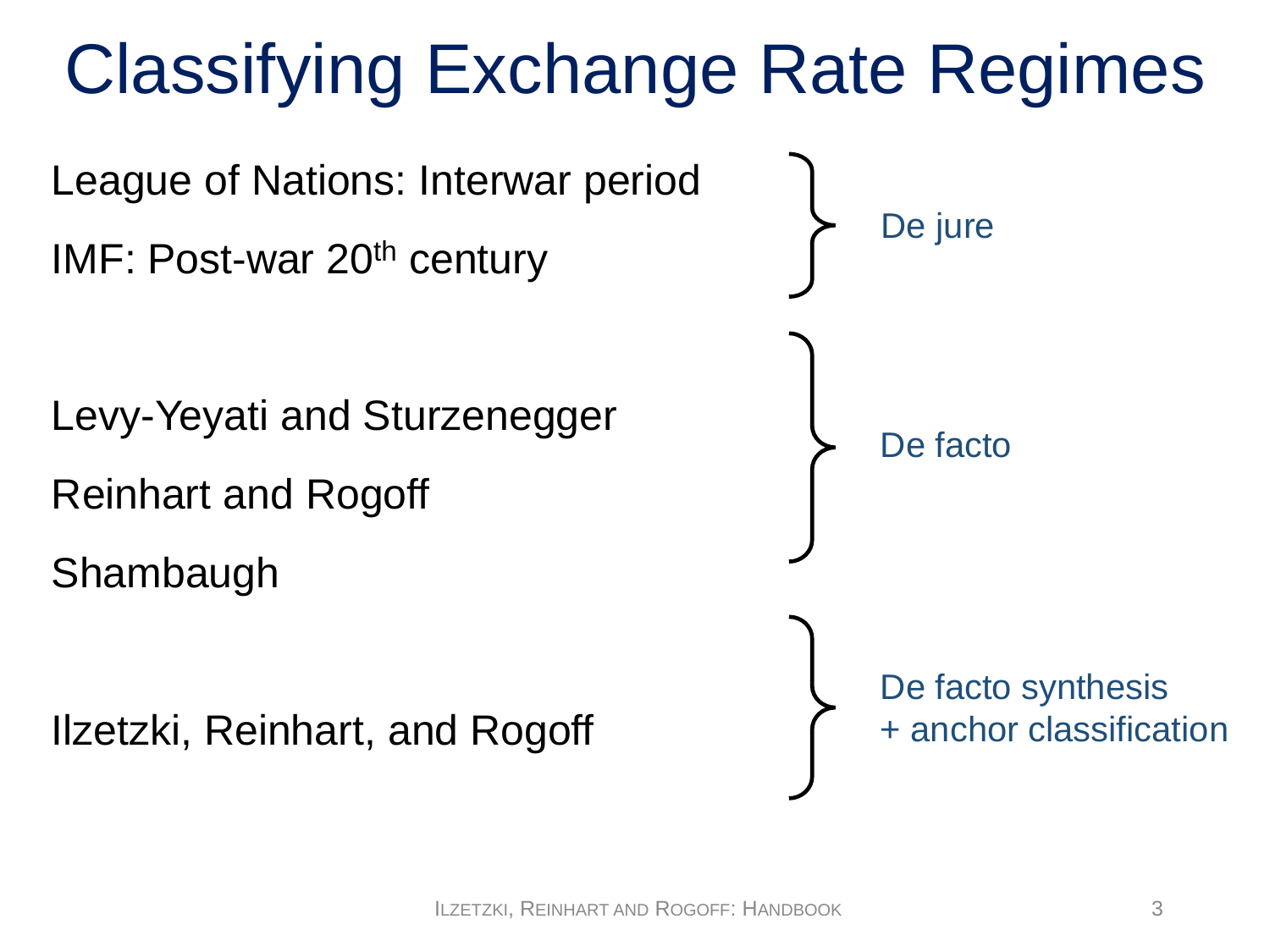# The 21<sup>st</sup> Century International Monetary System

#### Extended Bretton Woods II

- 1. Strong dollar dominance
- 2. No increase in exchange rate flexibility, "intermediate" regimes dominate
- 3. Increased G3 exchange rate stability
- 4. Capital controls removed, increased capital mobility
- 5. Massive accumulation of safe assets, central bank reserves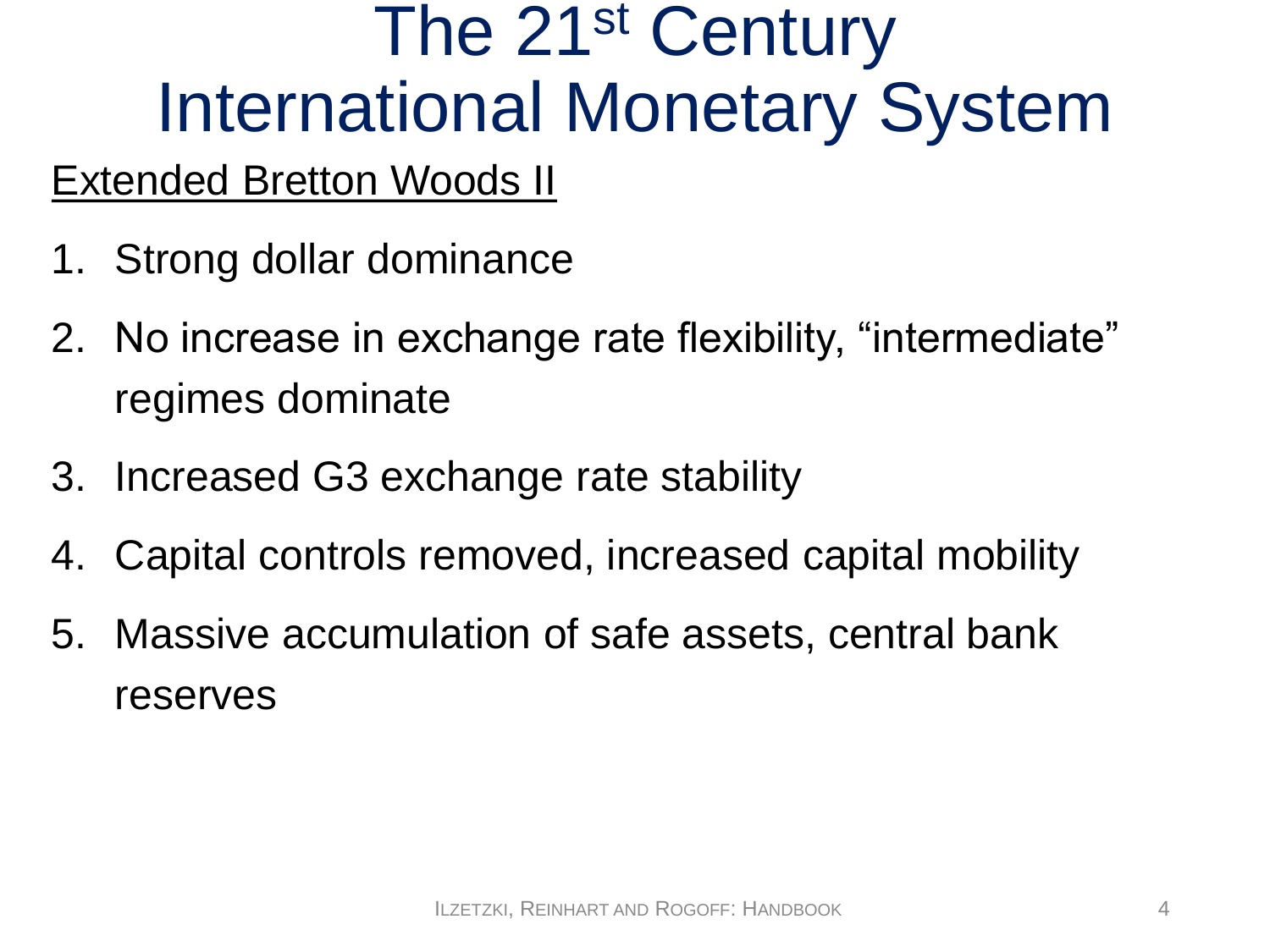### 1. Dollar Dominance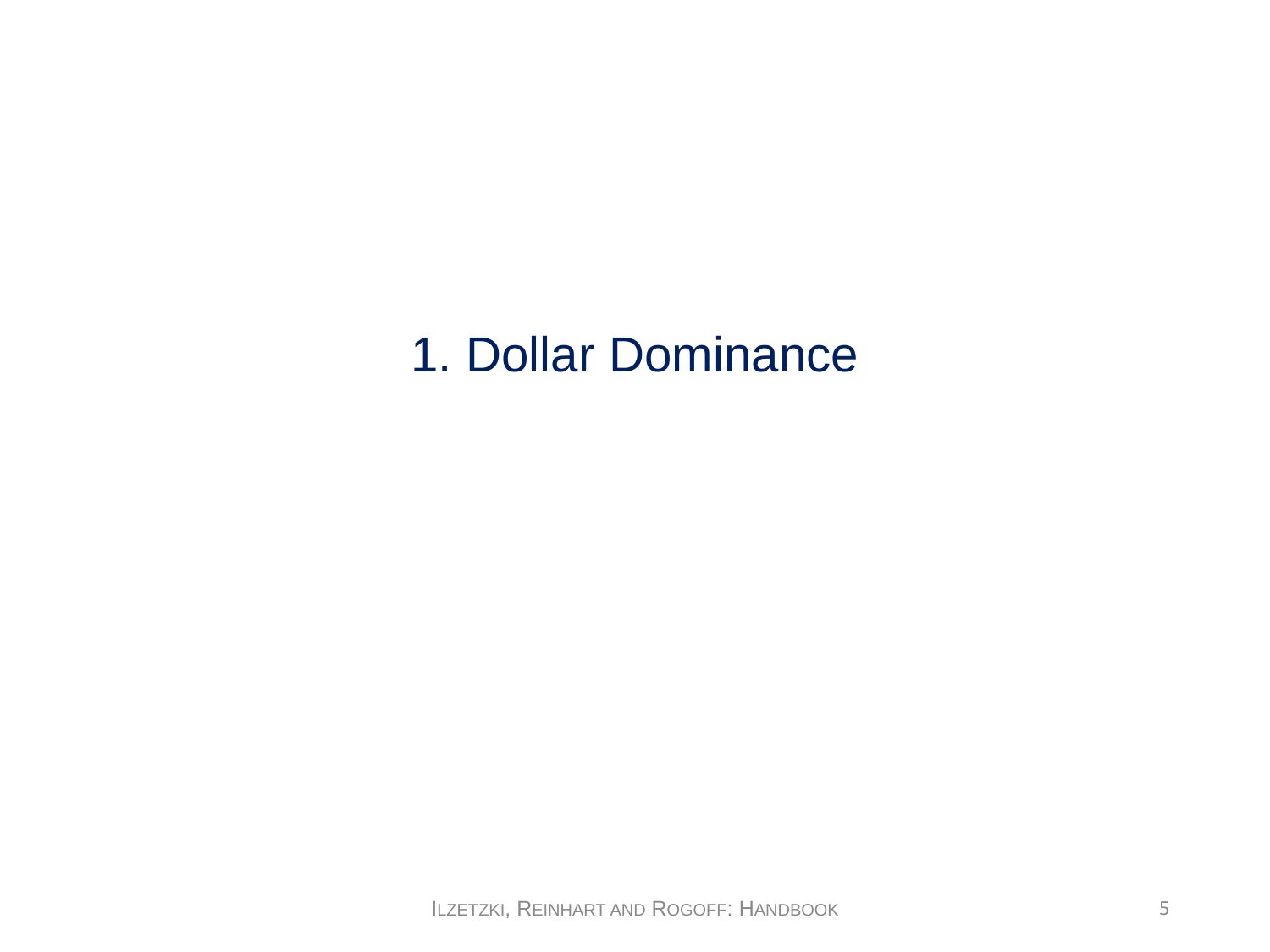### Anchor Currencies



Share of countries, weighted by GDP . Source: Ilzetzki, Reinhart, & Rogoff (2019)

ILZETZKI, REINHART AND ROGOFF: HANDBOOK 6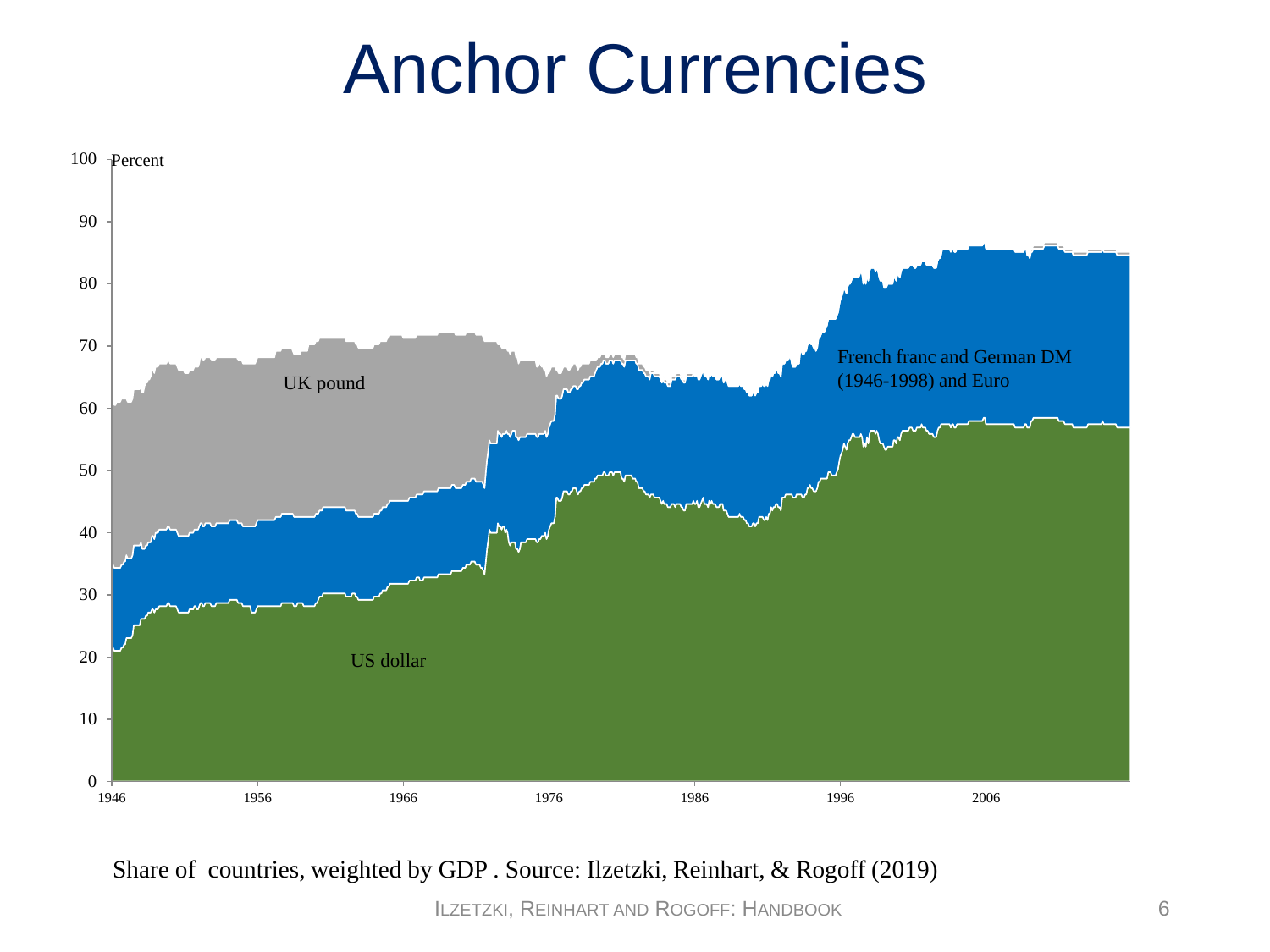### Dimensions of Dollar Dominance



#### 0 2,000 4,000 6,000 30 8,000 40 10,000 50 12,000 60 14,000 16,000 18,000 80 20,000 90  $\Box$ US  $\Box$ Japan  $\Box$ UK France  $\Box$ Germany  $\Box$ Other Euro  $\Box$ Other Major Currencies **Sovereign Bonds** 0 10 20 70 1995 2000 2005 2010 2015 2020

Source: National finance ministries, Ilzetzki, Reinhart, & Rogoff (2020)<br>ILZETZKI, REINHART AND ROGOFF: HANDBOOK 7

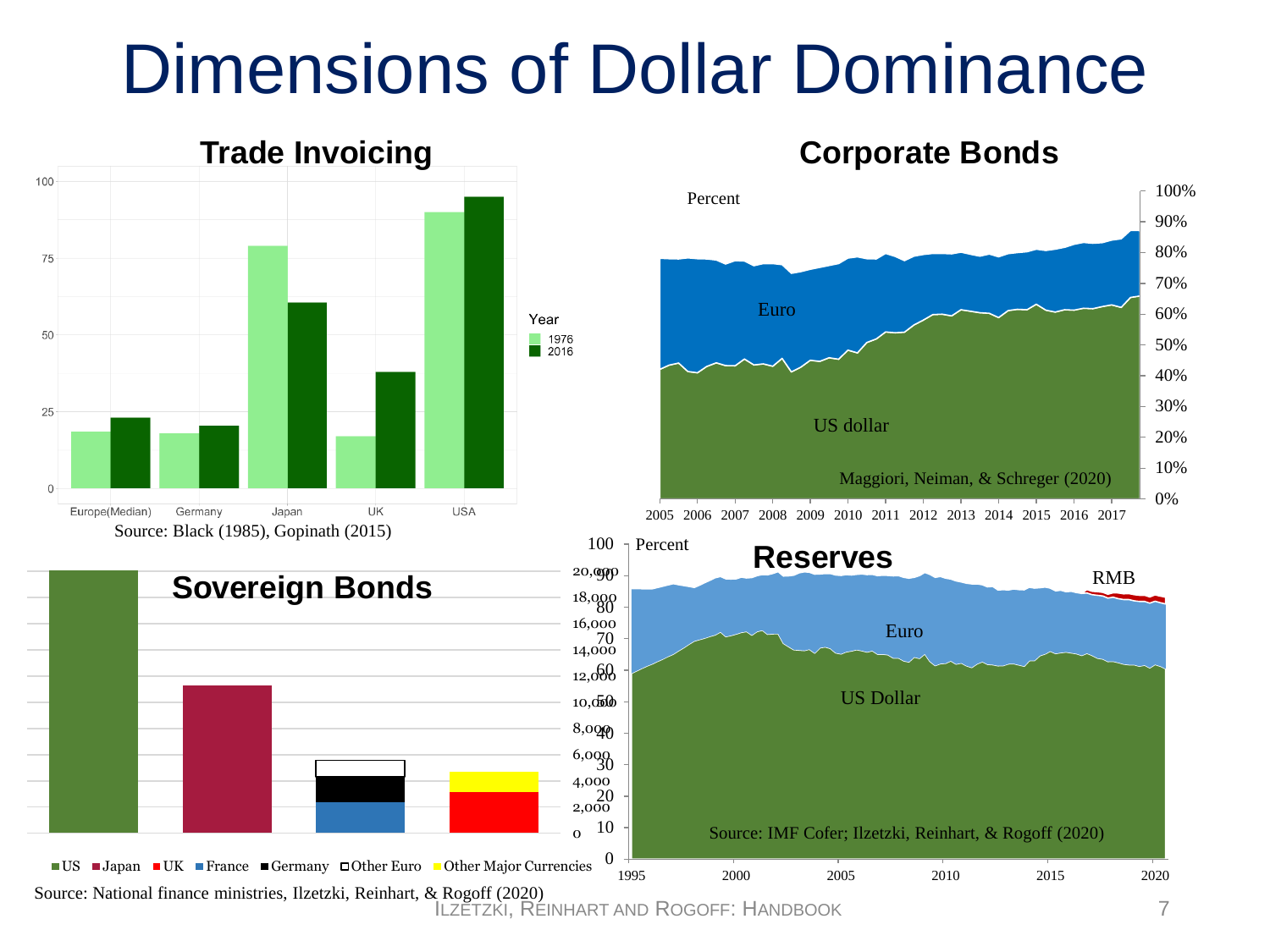#### 2. Exchange Rate Stability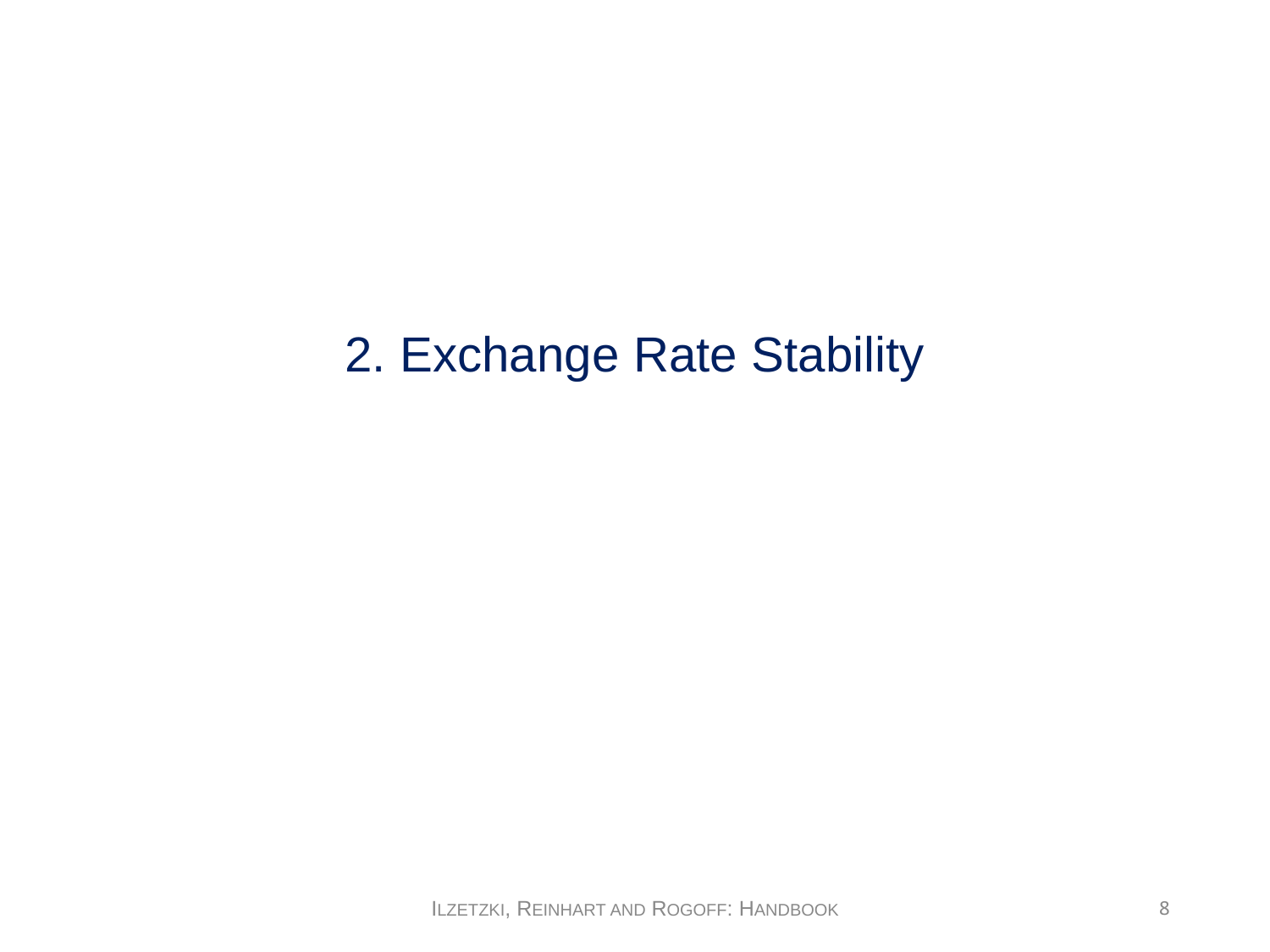### Exchange Rate Regimes



Share of countries. Source: Ilzetzki, Reinhart, & Rogoff (2019)

ILZETZKI, REINHART AND ROGOFF: HANDBOOK 9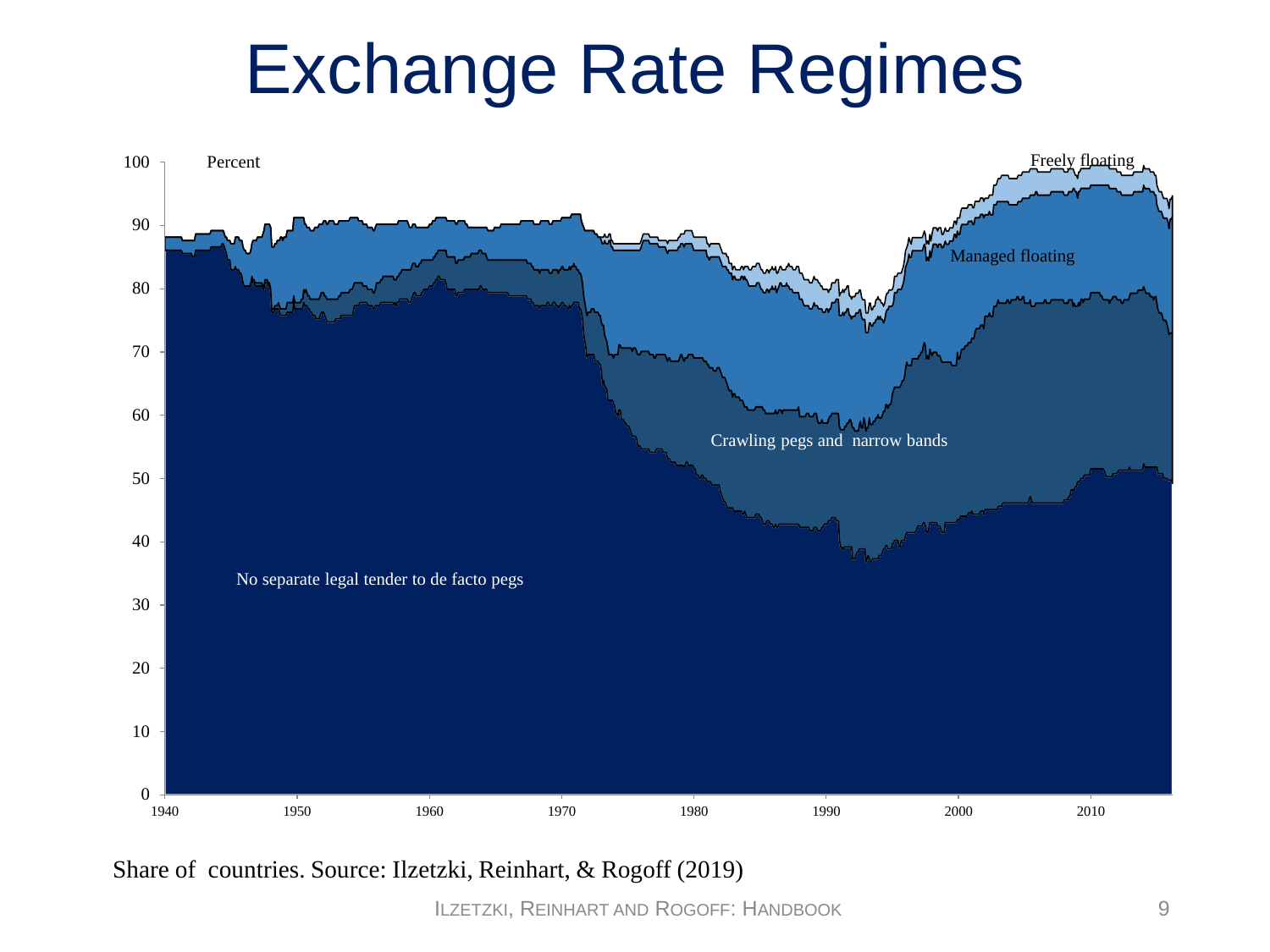### 3. G3 Exchange Rate Stability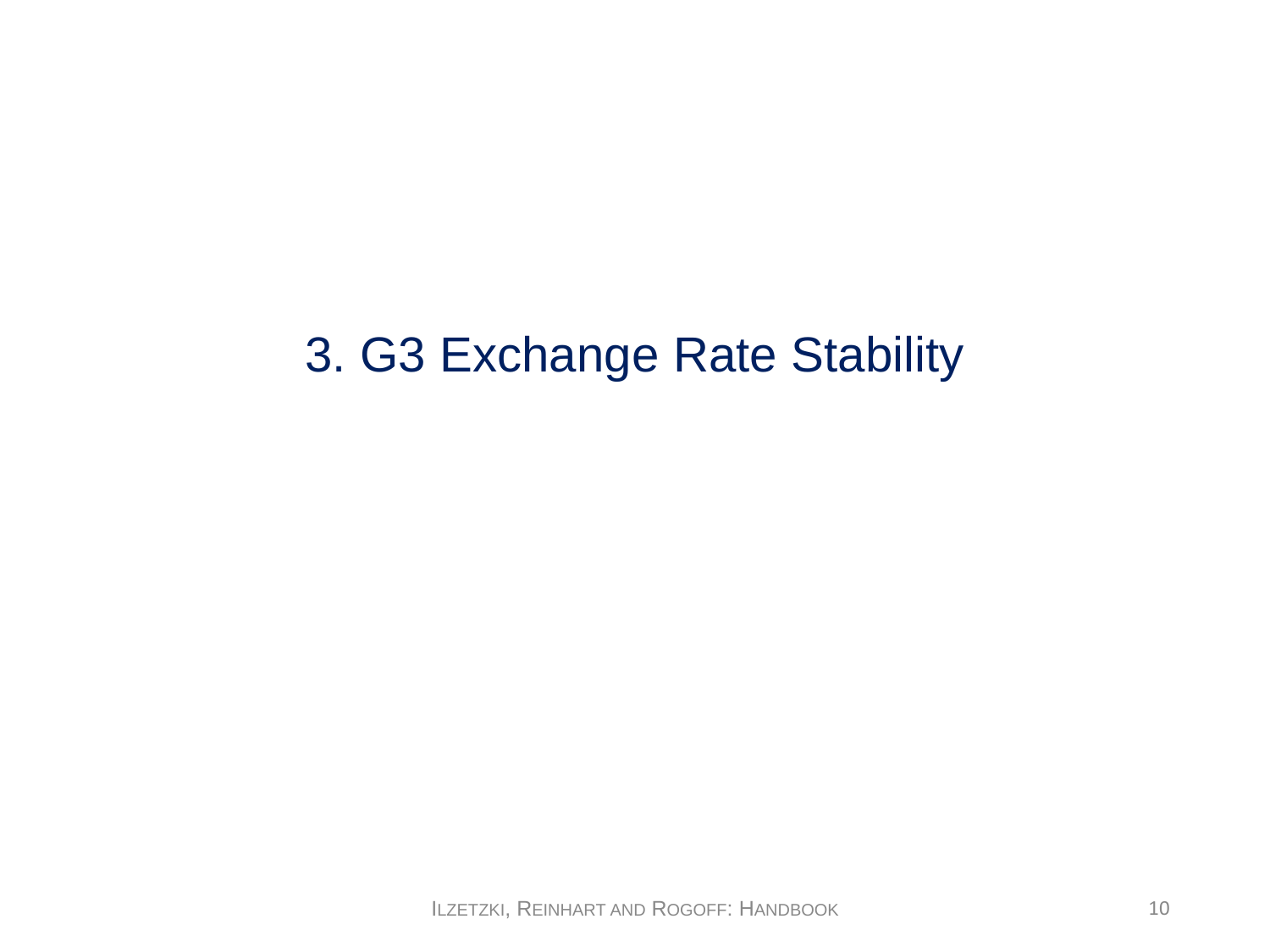

Source: Ilzetzki, Reinhart, & Rogoff (2020) KI, REINHART AND ROGOFF: HANDBOOK 11 Absolute value of month on month exchange rate change, 4 month moving average.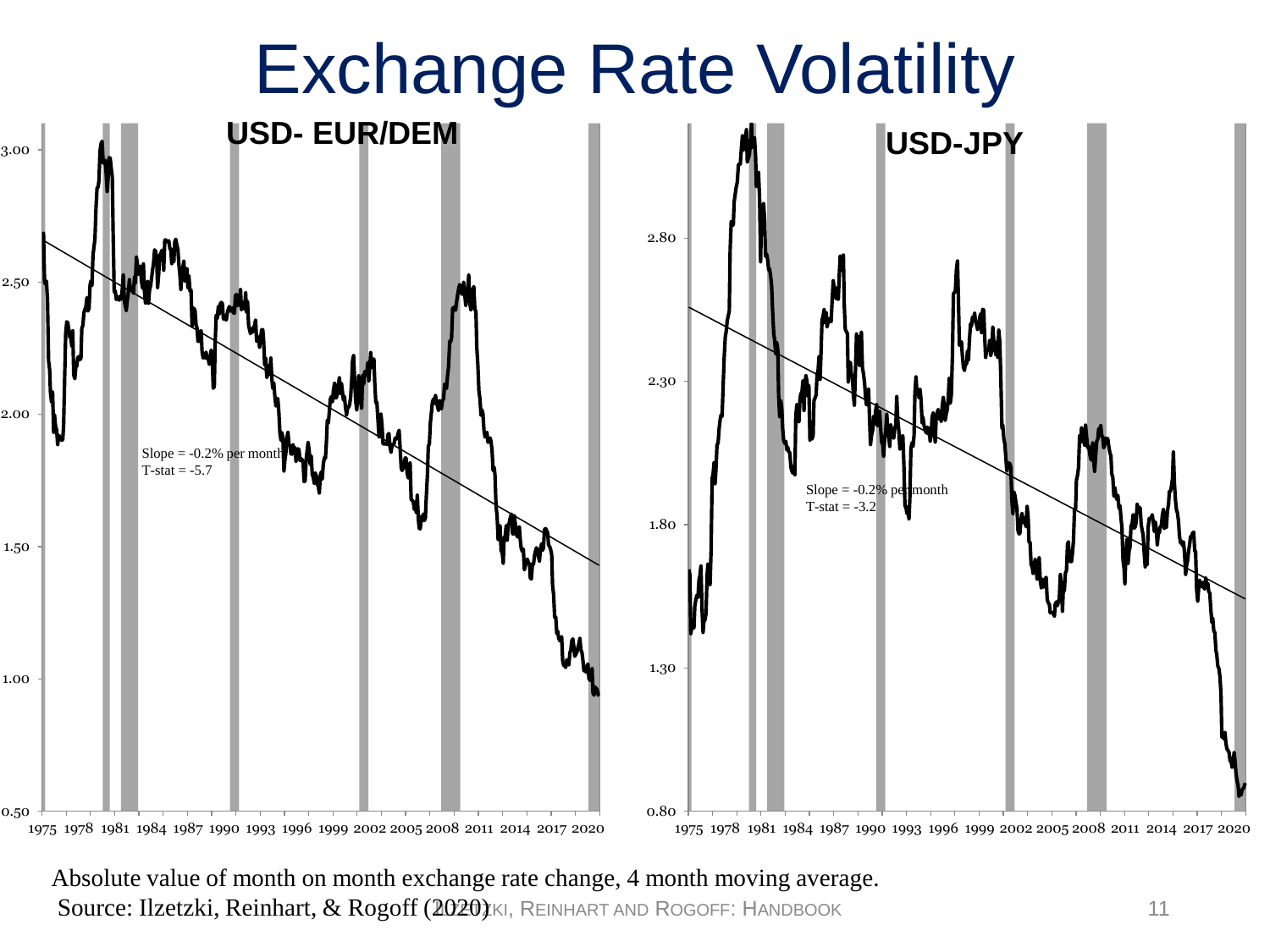### 4. Capital Mobility and Capital Controls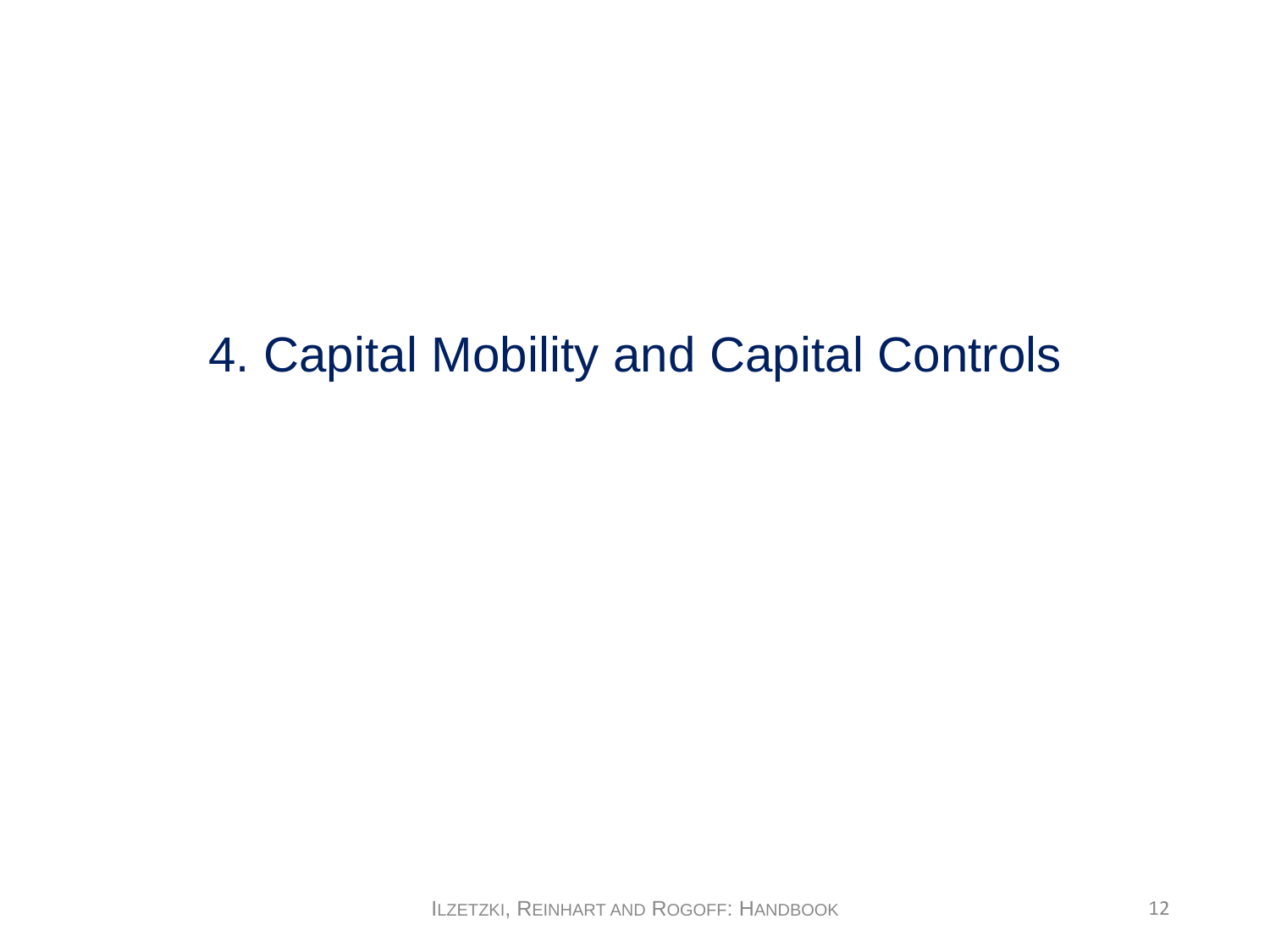### Increased Capital Mobility



Solid line: gross international capital flows for 103 countries, percent of world GDP. Source: Broner et al (2013) Dashed line: shows capital flows into 68 countries, percent of US GDP. Source: Reinhart, Reinhart, and Trebesch (2016).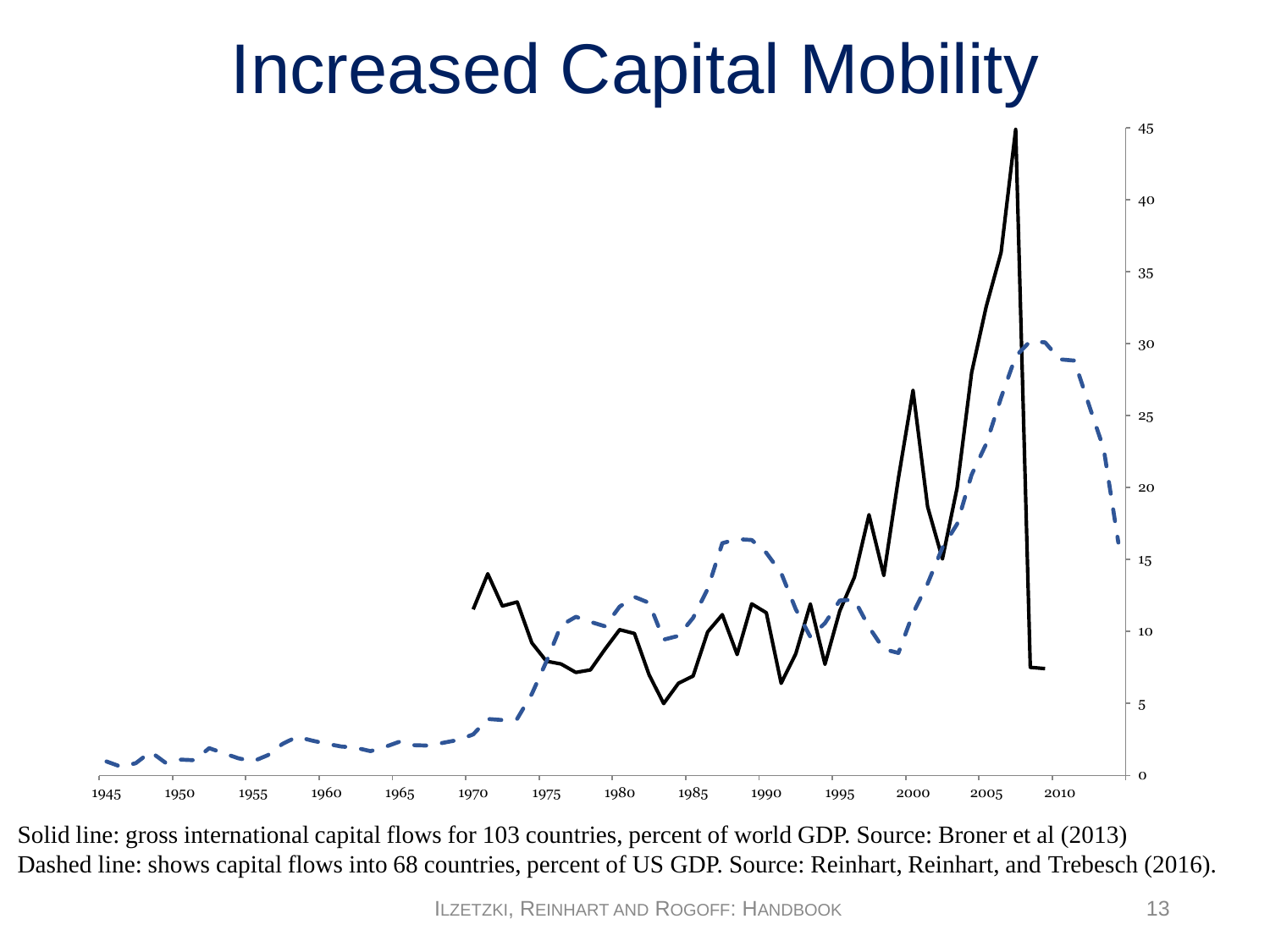### Reduced Capital Controls



Source: Chinn and Ito (2008), Ilzetzki, Reinhart, and Rogoff (2019)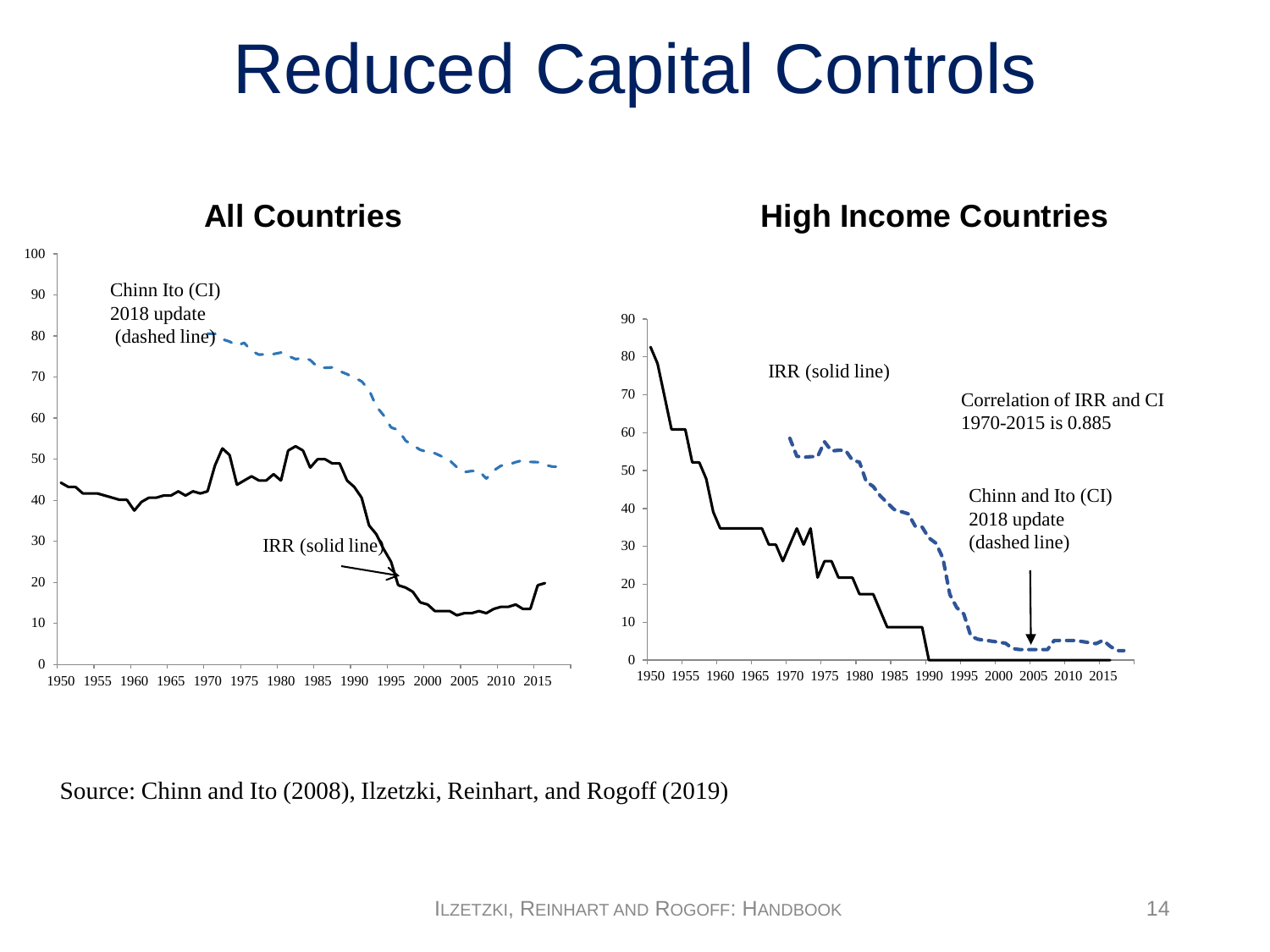#### 5. The New Triffin Dilemma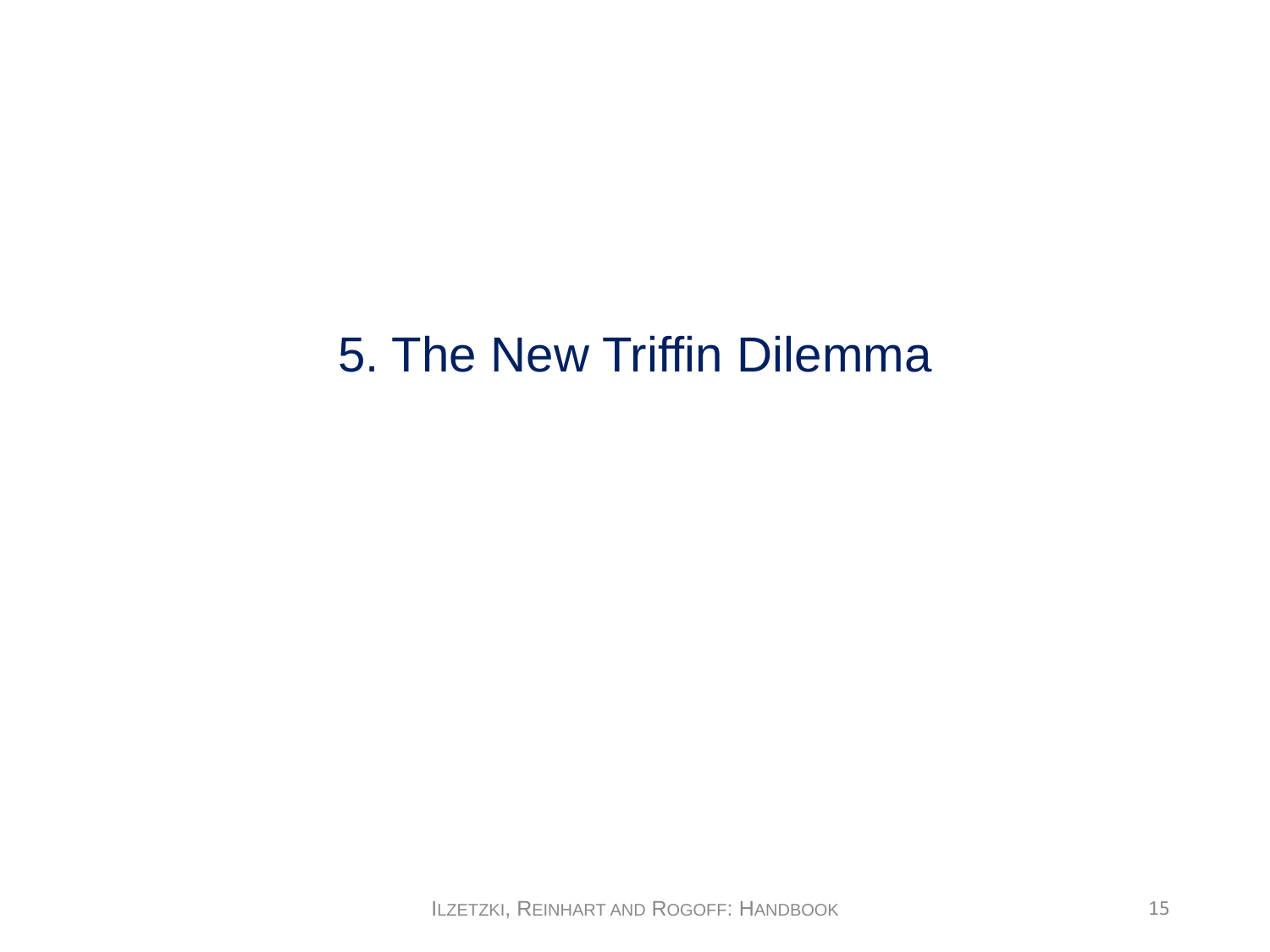# The Trilemma (Impossible Trinity)

Countries cannot simultaneously have

- Free flow of capital
- Fixed exchange rates
- Monetary Autonomy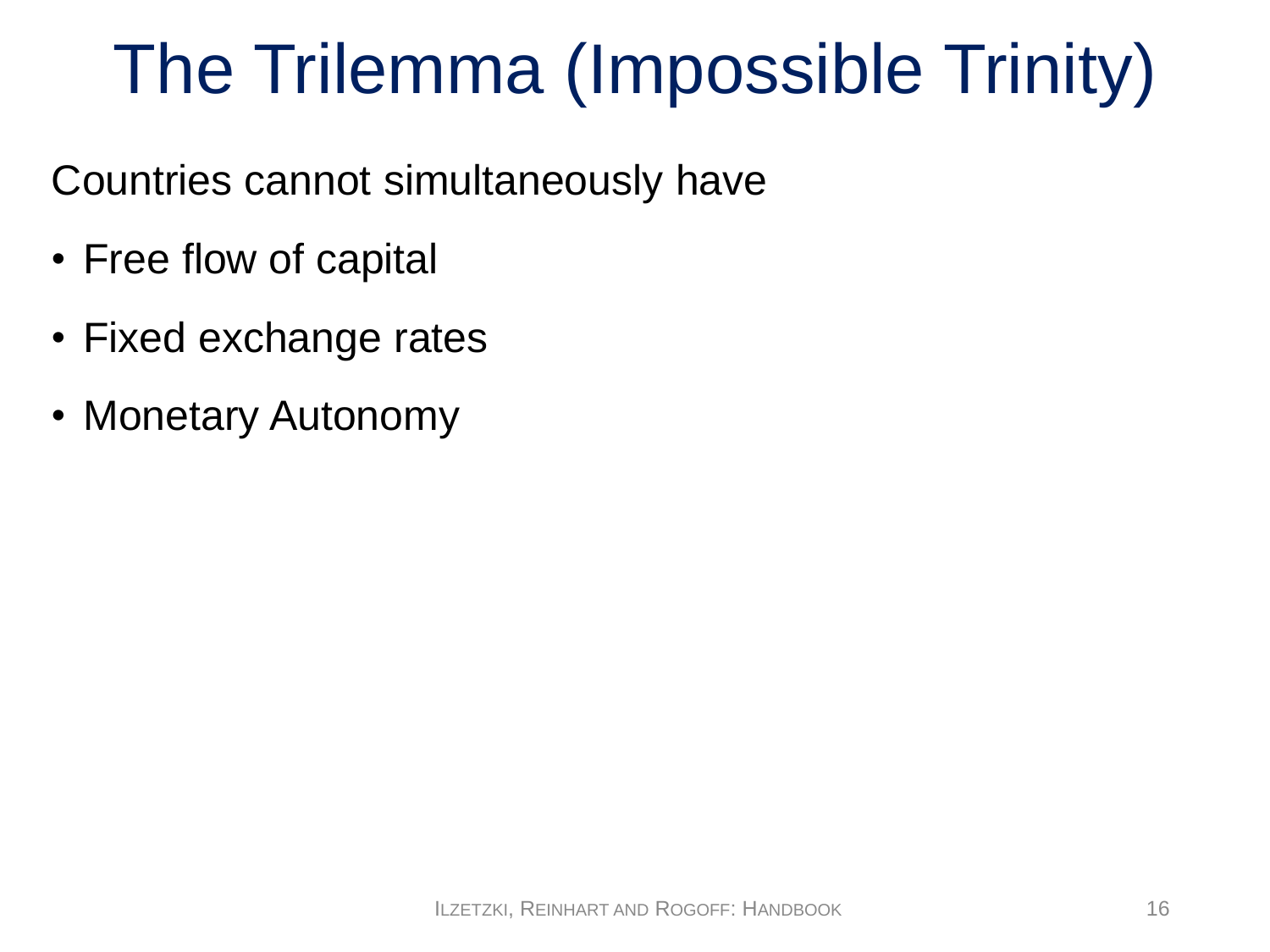### The Modern Triffin Dilemma



ILZETZKI, REINHART AND ROGOFF: HANDBOOK 17